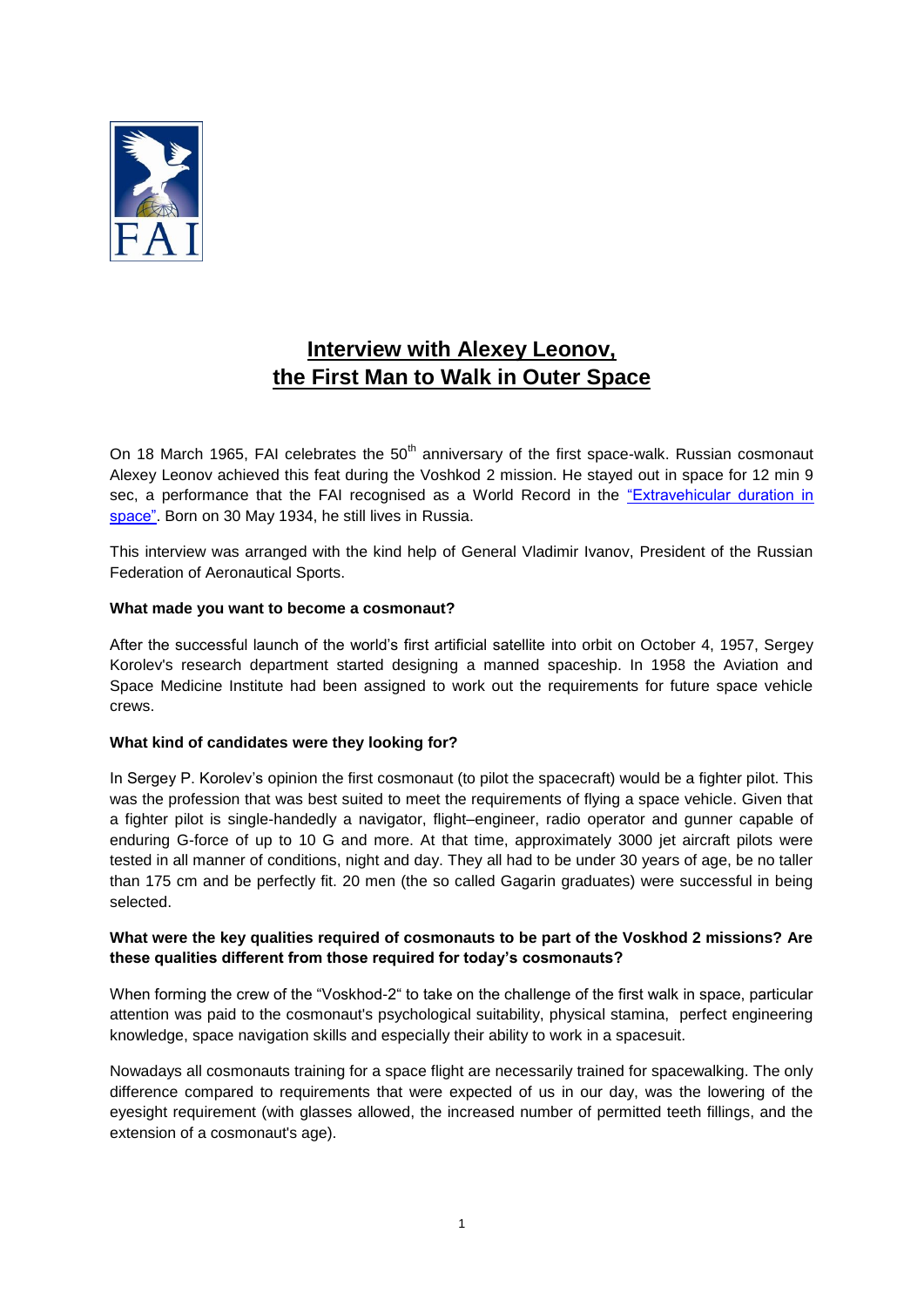#### **Why were you selected from the other crew members to do the first ever walk in space?**

It was Sergey Korolev who recommended me at the time candidates were being selected for the first space extravehicular exit. During his oral presentation, he put forward my high level of physical fitness, excellent results in spacecraft technology, and my skills as a pilot. He even pointed out my dexterity in handling a paintbrush. The Selection Commission was of the same opinion as him. When "Voskhod-2" spacecraft was exhibited, Sergey Korolev had put me in charge of checking the feasibility of the extravehicular activity using the airlock compartment. That is how I became the cosmonaut responsible for the first walk in space.

# **Can you please describe the moment where, having exited the spacecraft, you first found yourself in space and the moment you had to re-enter the vehicle? How did you feel? Were you scared?**

"The Earth is round!"- I said with unconcealed enthusiasm. I saw at once the Black Sea and the Crimea Peninsula, then I turned my head to the left and saw Romania, Bulgaria and on the end I saw the boot of Italy. By raising my head, I saw the Baltic Sea and the Kaliningrad bay, familiar to me from childhood. Stars were to my left, right, above and below me. The light of the sun, was very intense, and I felt its warmth on the part of my face that was not protected by a filter. The sky was black and the silence was extraordinary. Pulling along 5.5 m of rope behind me, to avoid being hindered in my movements, I easily moved away from the airlock hatch. The spacecraft had an unexpected reaction and started to slowly gravitate around the centre of mass. It wasn't normal. I might have found myself in a magnetic field, I was no longer facing the sun, but against the light. It looked like a record thrust into the black sky. It was impossible to see stars around the sun, but at a distance of 30 degrees they could be seen much more clearly and there were much more of them, than you can see from the earth. Even the stars of sixth magnitude were really visible.

After 8 minutes of free floating, I clearly felt the volume of my spacesuit has changed. My fingers tips no longer felt the glove tips my feet were floating in my boots, but the main thing was, I was unable to reach the shutter release on my camera, which was on my right hand side. During my weightlessness training flights, I could easily make use of it to take pictures. When floating to and from the vehicle, I thought about the next stage of the mission: how was I going to coil 5.5 m of rope, one handed, with these gloves?. Along the rope, every 50 cm, there was the 2.5 cm diameter ring, which I had to fix on to a hook. In 5 minutes we were going to be in the dark and there was no external lighting. I unfastened the camera case with the right hand and started to move towards the airlock holding on one handed with my feet forward, just how we had practiced during weightless training After 2 attempts I realized, that it wouldn't work. After calculating the amount of time in light and the oxygen supply left, I decided to drop the pressure inside the spacesuit to 0,27 atm, knowing all the while, that I would reach the threshold of nitrogen boiling in my blood, but I had no choice. I had firm instructions from the research department to report to mission control everything I was doing, even more so my decision to lower pressure inside the spacesuit. I broke the rules and didn't report to mission control to avoid spreading panic, and raise a whole host of questions. After all nobody could have helped me in that situation.

When the pressure dropped, I felt a sense of relief, but during the tasks I changed the method for entering the airlock. I didn't move with my feet forward as we had practiced, but with my head forward and I managed it. However getting into the airlock was more complicated. I had to turn about to be able to control locking the hatch. Performing these operations I kept constant eye on my camera to ensure it didn't exit the airlock.